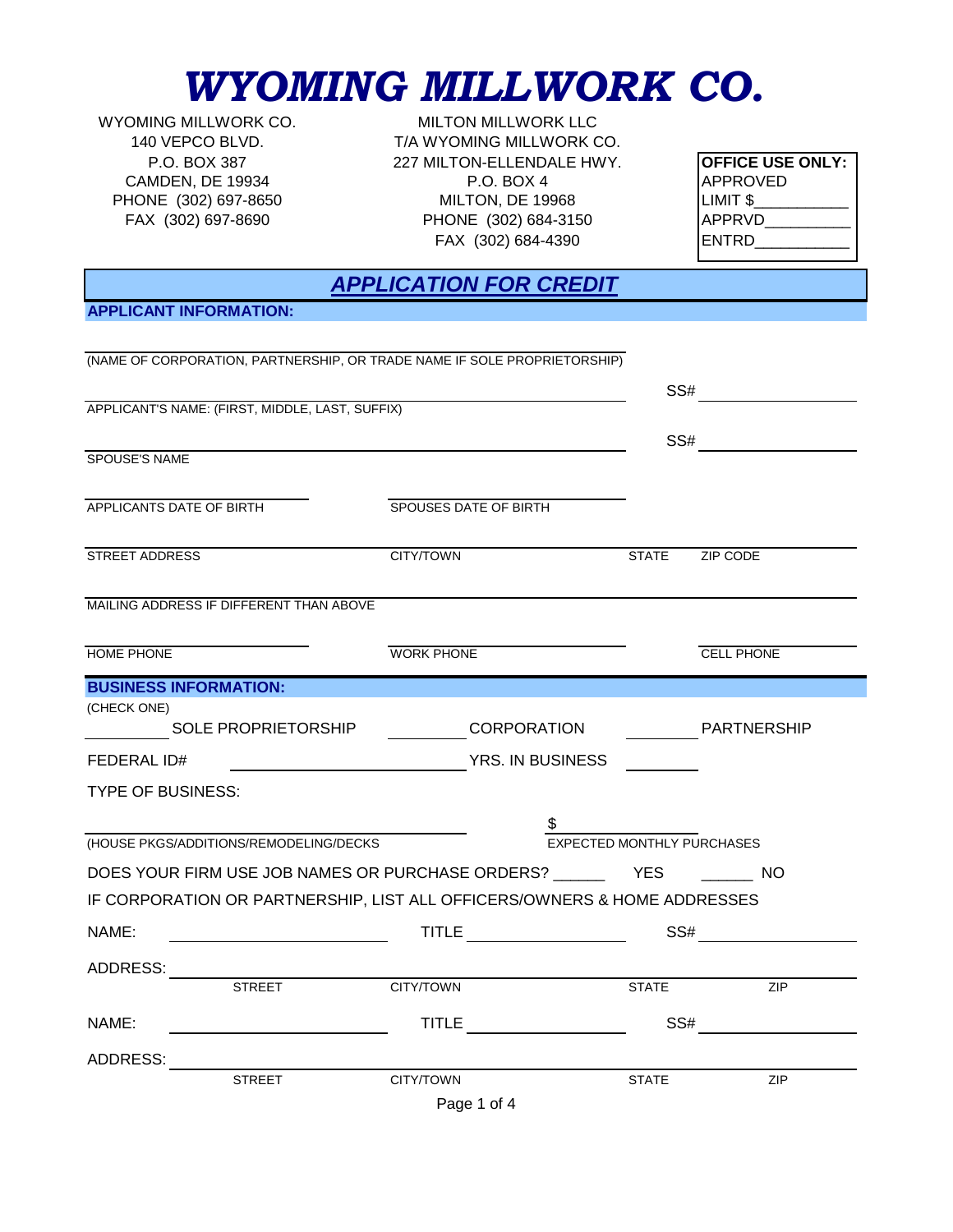| <b>TRADE CREDIT REFERENCES:</b>                                                  |          |                               |                                                                                                                                                                                                                                                                                                                                                                                                                                                                                                  |     |                    |           |                                         |                                                                                                                      |
|----------------------------------------------------------------------------------|----------|-------------------------------|--------------------------------------------------------------------------------------------------------------------------------------------------------------------------------------------------------------------------------------------------------------------------------------------------------------------------------------------------------------------------------------------------------------------------------------------------------------------------------------------------|-----|--------------------|-----------|-----------------------------------------|----------------------------------------------------------------------------------------------------------------------|
| 1. NAME                                                                          |          |                               |                                                                                                                                                                                                                                                                                                                                                                                                                                                                                                  |     |                    |           | ACCT#                                   | <u> 1989 - Jan Barbara Barat, prima politik politik (</u>                                                            |
| <b>ADDRESS</b>                                                                   |          |                               |                                                                                                                                                                                                                                                                                                                                                                                                                                                                                                  |     |                    |           |                                         |                                                                                                                      |
| <b>PHONE</b>                                                                     |          |                               | <b>EXAMPLE 2012 RAX</b>                                                                                                                                                                                                                                                                                                                                                                                                                                                                          |     | $\left($           |           | <u> 1980 - Johann Barbara, martin a</u> |                                                                                                                      |
| 2. NAME                                                                          |          |                               |                                                                                                                                                                                                                                                                                                                                                                                                                                                                                                  |     |                    |           | ACCT#                                   |                                                                                                                      |
| <b>ADDRESS</b>                                                                   |          |                               | <u> 1989 - Andrea State Barbara, amerikan per</u>                                                                                                                                                                                                                                                                                                                                                                                                                                                |     |                    |           |                                         |                                                                                                                      |
| <b>PHONE</b>                                                                     | $\left($ |                               | $) \begin{tabular}{ccc} \multicolumn{2}{c} {\textbf{1}} & \multicolumn{2}{c} {\textbf{1}} \\ \multicolumn{2}{c} {\textbf{1}} & \multicolumn{2}{c} {\textbf{1}} \\ \multicolumn{2}{c} {\textbf{2}} & \multicolumn{2}{c} {\textbf{2}} \\ \multicolumn{2}{c} {\textbf{3}} & \multicolumn{2}{c} {\textbf{4}} \\ \multicolumn{2}{c} {\textbf{5}} & \multicolumn{2}{c} {\textbf{6}} \\ \multicolumn{2}{c} {\textbf{5}} & \multicolumn{2}{c} {\textbf{6}} \\ \multicolumn{2}{c} {\textbf{6}} & \multic$ |     | $\left($           | $\lambda$ |                                         |                                                                                                                      |
| 3. NAME                                                                          |          |                               | <u> 1989 - Johann Barbara, martxa alemaniar amerikan personal (h. 1989).</u>                                                                                                                                                                                                                                                                                                                                                                                                                     |     |                    |           | ACCT#                                   | <u> 1989 - Jan Stein Stein Stein Stein Stein Stein Stein Stein Stein Stein Stein Stein Stein Stein Stein Stein S</u> |
| ADDRESS                                                                          |          |                               |                                                                                                                                                                                                                                                                                                                                                                                                                                                                                                  |     |                    |           |                                         |                                                                                                                      |
| <b>PHONE</b>                                                                     |          |                               |                                                                                                                                                                                                                                                                                                                                                                                                                                                                                                  | FAX | $\left($           | $\lambda$ |                                         |                                                                                                                      |
|                                                                                  |          | <b>FINANCIAL INFORMATION:</b> |                                                                                                                                                                                                                                                                                                                                                                                                                                                                                                  |     |                    |           |                                         |                                                                                                                      |
| <b>RENT</b>                                                                      |          | OWN                           |                                                                                                                                                                                                                                                                                                                                                                                                                                                                                                  |     |                    |           | <b>LENGTH OF TIME</b>                   |                                                                                                                      |
| <b>MORTGAGE HOLDER</b>                                                           |          |                               |                                                                                                                                                                                                                                                                                                                                                                                                                                                                                                  |     |                    |           |                                         |                                                                                                                      |
| PREVIOUS ADDRESS (IF LESS THAN 3 YRS)                                            |          |                               |                                                                                                                                                                                                                                                                                                                                                                                                                                                                                                  |     |                    |           |                                         |                                                                                                                      |
| <b>NAME OF BANK</b><br><u> 1989 - Johann Barn, mars eta bainar eta idazlea (</u> |          |                               |                                                                                                                                                                                                                                                                                                                                                                                                                                                                                                  |     | <b>ACCT NUMBER</b> |           |                                         |                                                                                                                      |
| <b>CONTACT NAME</b><br><u> 1980 - Johann Barbara, martxa alemaniar a</u>         |          |                               |                                                                                                                                                                                                                                                                                                                                                                                                                                                                                                  |     | PHONE NUMBER       |           |                                         |                                                                                                                      |
| <b>ADDRESS</b><br><u> 1989 - Johann Barbara, martxa alemaniar a</u>              |          |                               |                                                                                                                                                                                                                                                                                                                                                                                                                                                                                                  |     |                    |           |                                         |                                                                                                                      |
| NAME OF LENDING INSTITUTION IF CONSTRUCTION MORTGAGE                             |          |                               |                                                                                                                                                                                                                                                                                                                                                                                                                                                                                                  |     |                    |           |                                         |                                                                                                                      |
| <b>CONTACT NAME</b><br><u> 1990 - Johann Barbara, martin a</u>                   |          |                               |                                                                                                                                                                                                                                                                                                                                                                                                                                                                                                  |     | PHONE NUMBER       |           |                                         |                                                                                                                      |
| <b>ADDRESS</b>                                                                   |          |                               |                                                                                                                                                                                                                                                                                                                                                                                                                                                                                                  |     |                    |           |                                         |                                                                                                                      |

#### **WYOMING MILLWORK CO. PAYMENT SCHEDULE:**

BILLING IS DONE ON THE 25TH OF THE MONTH; PAYMENT IS DUE IN FULL BY THE 10TH OF THE FOLOWING MONTH. ANY ACCOUNTS NOT PAID IN FULL BY THE DUE DATE WILL BE IMPOSED WITH A 2% FINANCE CHARGE ON THE UNPAID BALANCE.

IN THE EVENT THAT APPLICANT'S ACCOUNT IS REFERRED TO A COLLECTION AGENCY OR AN ATTORNEY FOR COLLECTION, APPLICANT AGREES THAT WYOMING MILLWORK SHALL BE ENTITLED TO COLLECT, IN ADDITION TO PRINCIPAL AND ACCRUED FINANCE CHARGES, A COLLECTION AGENCY OR ATTORNEY'S FEE OF TWENTY-FIVE PERCENT (25%) THEREOF.

IN CONSIDERATION OF CREDIT BEING EXTENDED BY WYOMING MILLWORK CO., TO THE APPLICANT, I / WE HEREBY CERTIFY THE TRUTHFULNESS AND ACCURACY OF THE FOREGOING STATEMENT.

BY:

| (SEAL) | (SEAL) |
|--------|--------|
| (SEAL) | (SEAL) |

Page 2 of 4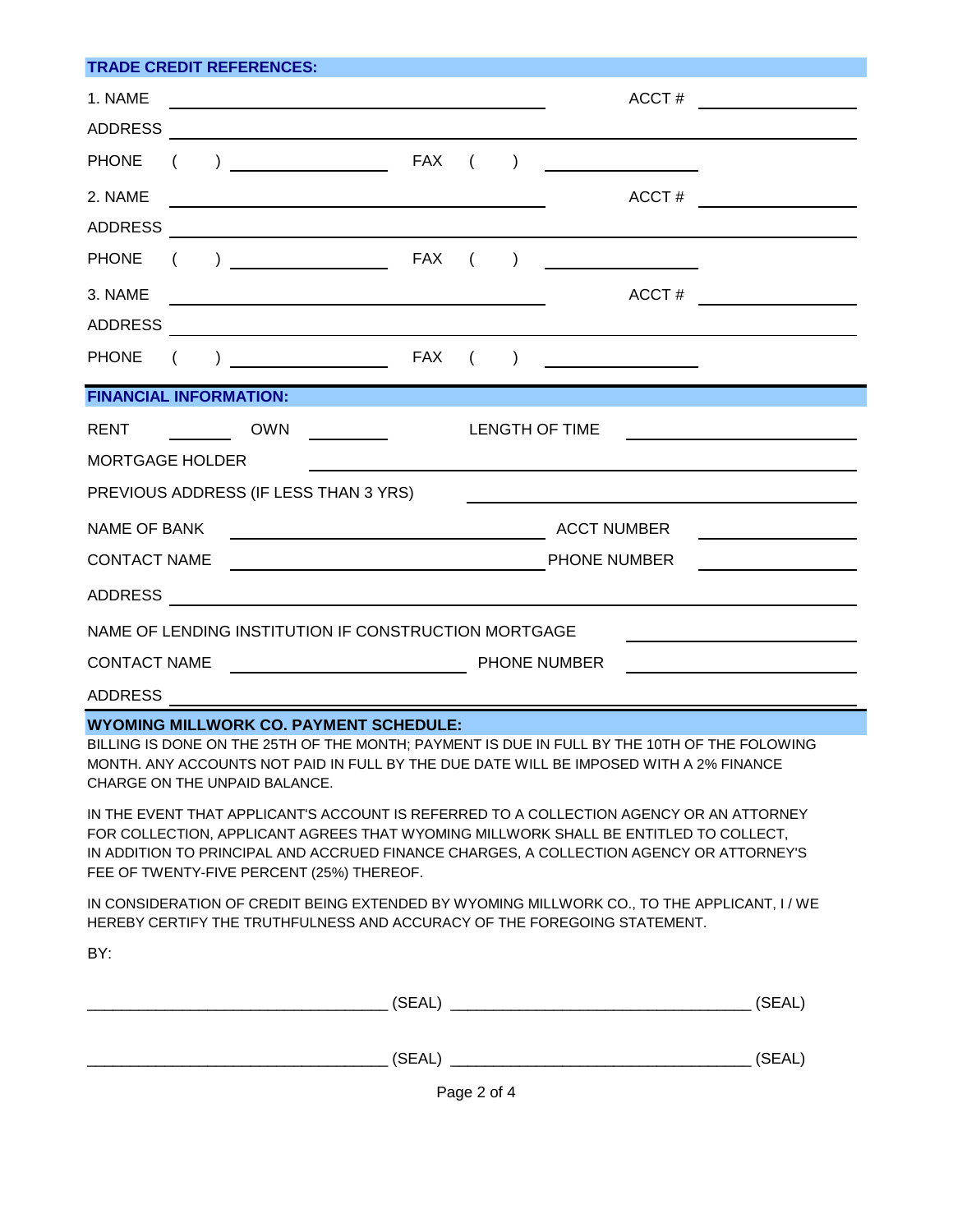#### **GUARANTY**

IN CONSIDERATION OF CREDIT BEING EXTENDED TO THE APPLICANT, I / WE THE UNDERSIGNED HEREBY UNCONDITIONALLY GUARANTEE FULL PAYMENT OF ALL INDEBTEDNESS THAT THE APPLICANT HAS HERETOFORE INCURRED OR MAY HEREAFTER INCUR, BY REASON OF THE PURCHASE OF MERCHANDISE BY OR ON BEHALF OF THE ABOVE APPLICANT BY ANY PERSON, FIRM, OR CORPORATION FOR THE ABOVE APPLICANT'S BENEFIT, LATE PAYMENT, PENALTIES, COST OF COLLECTION INCLUDING COURT COST AND REASONABLE ATTORNEY'S FEES OR OTHERWISE. THIS GUARANTEE SHALL BE BINDING UPON THE UNDERSIGNED, THEIR HEIRS, EXECUTORS, GUARANTY ADMINISTRATORS AND ASSIGNS.

|                                                              | (SEAL) | <u> 1980 - Jan Barbarat, martin amerikan basar dan basal dan basar dalam basar dalam basar dalam basar dalam basa</u> | (SEAL) |
|--------------------------------------------------------------|--------|-----------------------------------------------------------------------------------------------------------------------|--------|
| <b>GUARANTOR</b>                                             |        | <b>GUARANTOR'S SPOUSE</b>                                                                                             |        |
|                                                              | (SEAL) |                                                                                                                       | (SEAL) |
| <b>GUARANTOR</b>                                             |        | <b>GUARANTOR'S SPOUSE</b>                                                                                             |        |
| PLEASE LIST ALL PERSONS PERMITTED TO CHARGE ON THIS ACCOUNT. |        |                                                                                                                       |        |
|                                                              |        |                                                                                                                       |        |
|                                                              |        |                                                                                                                       |        |